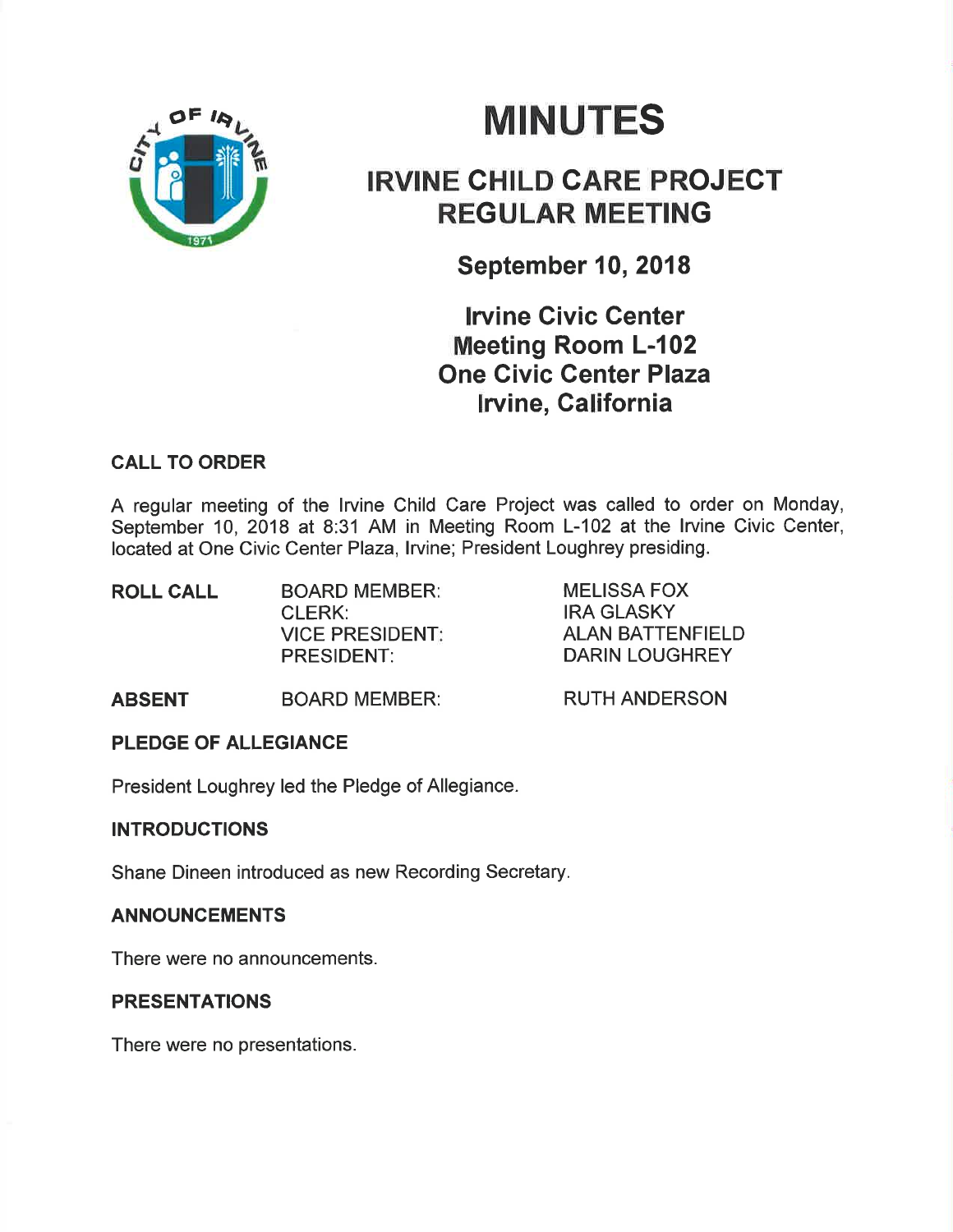#### ADDITIONS AND DELETIONS TO THE AGENDA

There were no additions or deletions to the agenda.

#### PUBLIC COMMENTS

Dustin Raddatz expressed concern about access to the on-campus child care program at Cypress Village Elementary due to the length of the waitlist. Mr. Raddatz' written comments are provided as ATTACHMENT 1.

#### CONSENT CALENDAR

Moved by Board Member Fox, seconded by Glerk Glasky, and carried unanimously by members present to approve Gonsent Calendar items 1 through 16.

Ayes: Battenfield, Fox, Glasky, LoughreY 4

Noes: 0

Absent: I Anderson

#### 1. APPROVAL OF IRVINE CHILD CARE PROJECT (ICCP) MINUTES

#### ACTION:

- 1) Approved minutes of the lrvine Child Care Project regular meeting of June 11, 2018.
- 2) Approved minutes of the lrvine Child Care Project special meeting of June 28, 2018.

#### 2. WARRANT REQUEST - CHILD DEVELOPMENT CENTERS, INC.

AGTION: Approved payment of \$53,108.21 to Child Development Centers, lnc for child care development services for July 1-31,2018.

#### 3. WARRANT REQUESTS - IRVINE CHILDREN'S FUND (ICF) SCHOLARSHIPS

AGTION: Approved payments for warrants totaling the amount of \$8,374.00 for ICF Scholarships during the month of July 2018.

- \$7,564.00 to Rainbow Rising
- $\begin{array}{cc} \text{\textbullet} & \text{\texttt{\$}} & 590.00 \text{ to Kids Stuttgart} \\ \text{\textbullet} & \text{\texttt{\$}} & 0.00 \text{ to Child Dev} \end{array}$
- 0.00 to Child Development Centers, Inc.
- \$ 220.00 to Creekers Club<br>● \$ 0.00 to Dolphin Club
- 0.00 to Dolphin Club

#### 4. WARRANT REQUEST - CITY OF IRVINE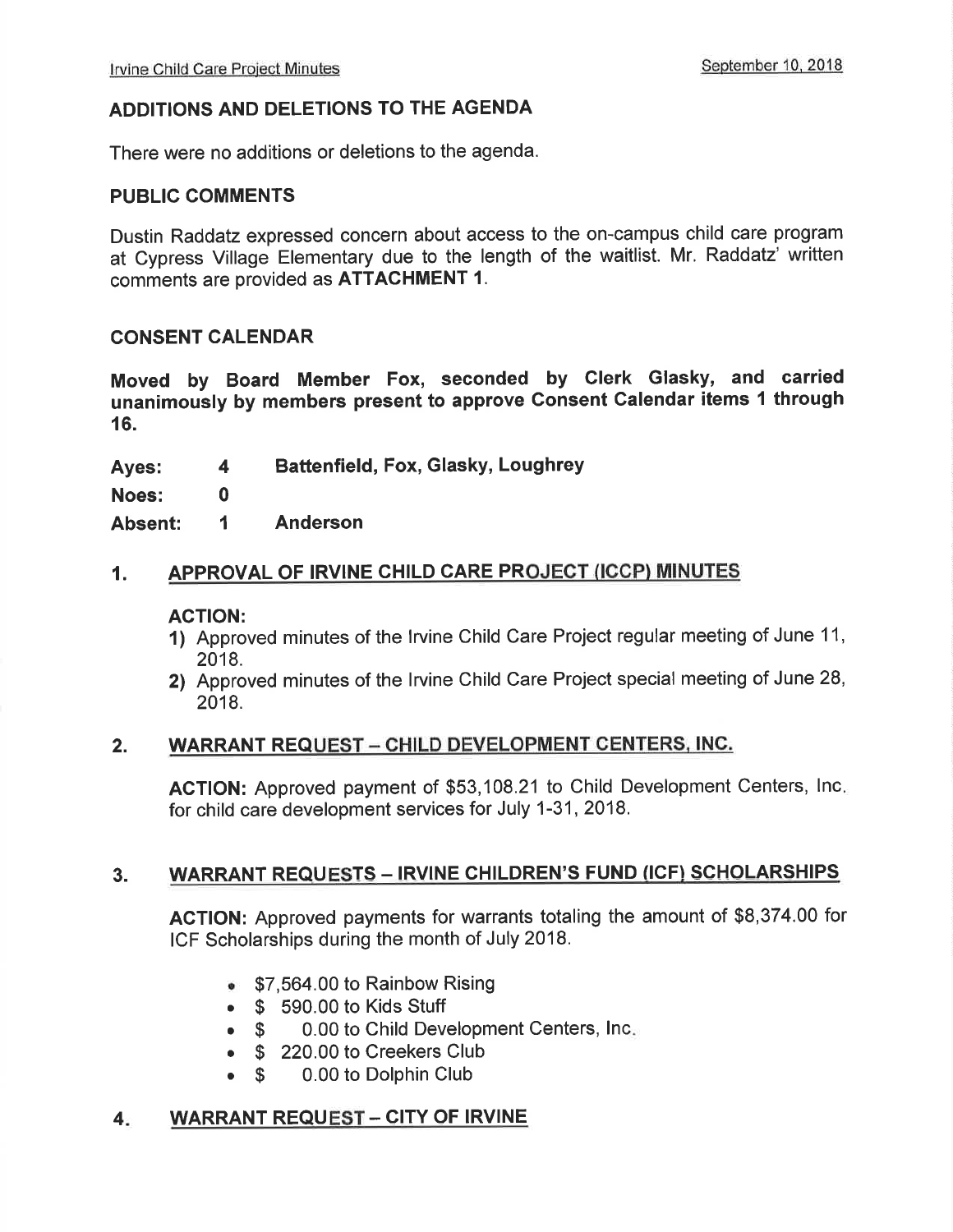AGTION: Approved payment of \$21 ,367.27 to the City of lrvine for Program Administration, Grant Administration, and Supplies for the month of July 2018.

- \$20,337.27 for Program Administration
- **S** 1,030.00 for Grant Administration<br> **S** 0.00 for Supplies
- 0.00 for Supplies

#### WARRANT REQUEST - IRVINE UNIFIED SCHOOL DISTRICT (IUSD) 5.

ACTION: Approved payment of \$61 ,236.51 for Facilities and Financial Support Services, Utilities, Custodial Services, Custodial Equipment Amortization and payment for sale of IUSD-owned portables to ICCP for the month of July 2018.

- \$36,459.34 for Custodial Services
- \$ 675.00 for Custodial Equip Amortization
- . \$10,589.42 for Payment of Portable Purchase
- $\bullet$  \$ 7.262.75 for Utilities
- \$ 6,250.00 for Facilities & Financial Support

### 6. WARRANT REQUEST - IUSD REHAB AND REPAIR CHARGE BACKS

AGTION: Approved payment of \$5,549.76 for ICCP Rehab and Repair charges and Work Order charge backs for April through June 2018.

- o \$ 121.96 for Rehab and Repair charges
- \$ 5,427.80 for Work Order charge backs

### 7. ICCP PAYMENTS FOR JULY 2OI8

AGTION: Reviewed and approved July 2018 payments.

### 8. ICCP PAYMENTS FOR AUGUST 2018

ACTION: Reviewe and approved August 2018 payments.

#### 9. ICCP EXPENSES PAID BY IUSD

AGTION: Reviewed and accepted invoices in the total amount of \$89,720.14 paid by IUSD on behalf of ICCP.

### 10. DEPOSIT OF SCHOLARSHIP FUNDS FROM ICF

ACTION: Authorized the deposit of funds from ICF into the appropriate account as follows:

| $\bullet$ \$ 0.00 |  | 01-005-712-00-8699 |
|-------------------|--|--------------------|
| \$39,374.27       |  | 01-005-712-00-8689 |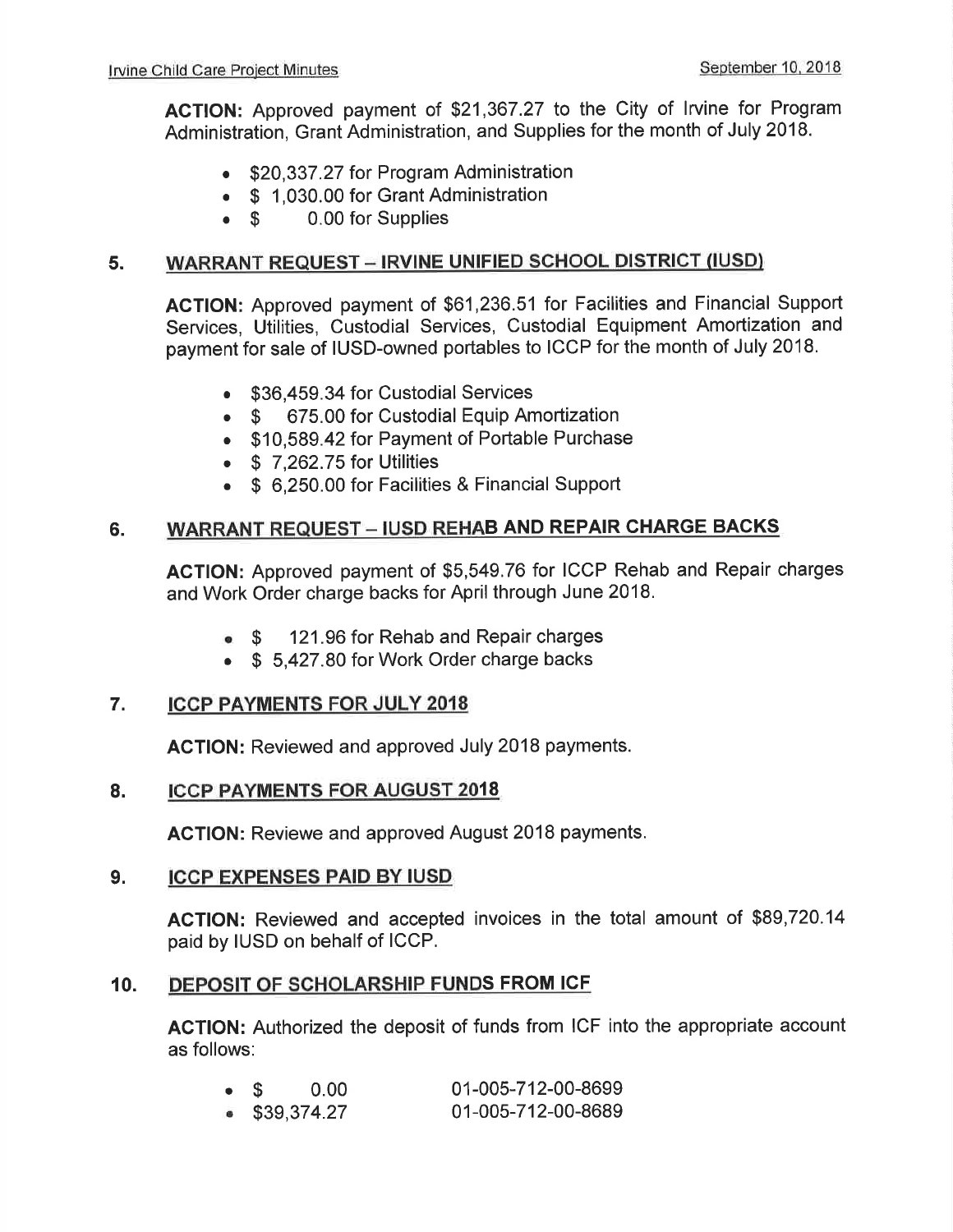#### 11. DEPOSIT OF STATE GRANT APPORTIONMENT

AGTION: Authorized the deposit of grant funds from the State Department of Education into the appropriate account as follows:

| $\bullet$ \$40,738.00 | 01-005-50100-8290 |
|-----------------------|-------------------|

- $\bullet$  \$ 18,724.00 01-005-50100-8290
- . \$ 98,665.00 01-005-50100-8590

#### 12. CALIFORNIA DEPARTMENT OF EDUCATION GENERAL CHILD CARE AND DEVELOPMENT PROGRAM GRANT FUNDING FOR FY 2018-19

ACTION: Submitted for the Board's information.

#### 13 SUBCONTRACT AGREEMENT WITH CHILD DEVELOPMENT CENTERS. INC. FOR CALIFORNIA DEPARTMENT OF EDUCATION GENERAL CHILD CARE AND DEVELOPMENT PROGRAM GRANT FUNDING

ACTION: Submitted for the Board's information.

#### 14. ICF SCHOLARSHIP FUNDING ALLOCATION THE ICCP FOR FY 2018.19

ACTION: Accepted an ICF allocation of \$130,000 for child care scholarships for FY 2018-19.

#### 15. RENEWAL OF MEMORANDUM OF UNDERSTANDING FOR ICCP USE OF PERMANENT CHILD CARE BUILDINGS AT BEACON PARK K-8 SCHOOL **CAMPUS**

AGTION: Received and filed a Memorandum of Understanding for ICCP use of permanent child care buildings at the Beacon Park K-8 school campus for the time period July 1,2018 through June 30, 2019.

#### 16. MEMORANDUM OF UNDERSTANDING FOR ICCP USE OF PERMANENT CHILD CARE BUILDINGS AT CADENCE PARK K-8 SCHOOL CAMPUS

ACTION: Received and filed a Memorandum of Understanding for ICCP use of permanent child care buildings at the Cadence Park K-8 school campus for the time period July 1,2018 through June 30, 2019.

#### BOARD BUSINESS

### 1. ICCP FY 2017-18 GENERAL CHILD CARE DEVELOPMENT (CCTR) SCHOOL AGE GRANT PROGRAM CONTRACT MONITORING REVIEW

Community Services Supervisor Traci Stubbler presented the item and responded to board inquiries.